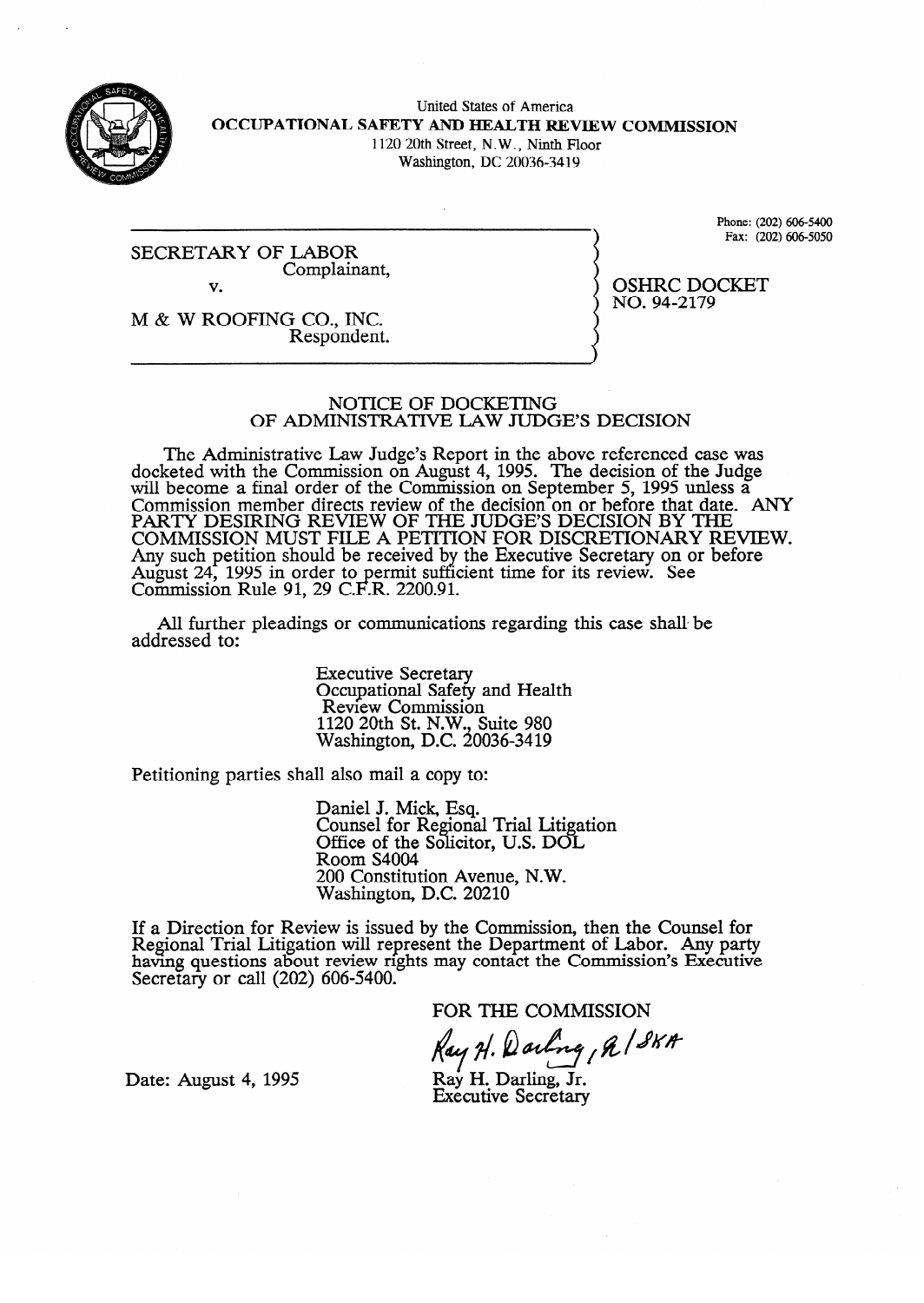# DOCKET NO. 94-2179

## NOTICE IS GIVEN TO THE FOLLOWING:

Richard J. Fiore, Esq. Regional Solicitor Office of the Solicitor, U.S. DOL 230 South Dearborn St. Chicago, IL 60604

Mark Bourgeois, President M & W Roofing Co., Inc. PO Box 1389 Waukesha, WI 53187

Sidney J. Goldstein Administrative Law Judge Occupational Safety and Health Review Commission Room 250 1244 North Speer Boulevard Denver, CO 80204 3584

### 00114153661:05

 $\mathcal{A}^{\mathcal{A}}$ 

 $\mathbb{R}^d$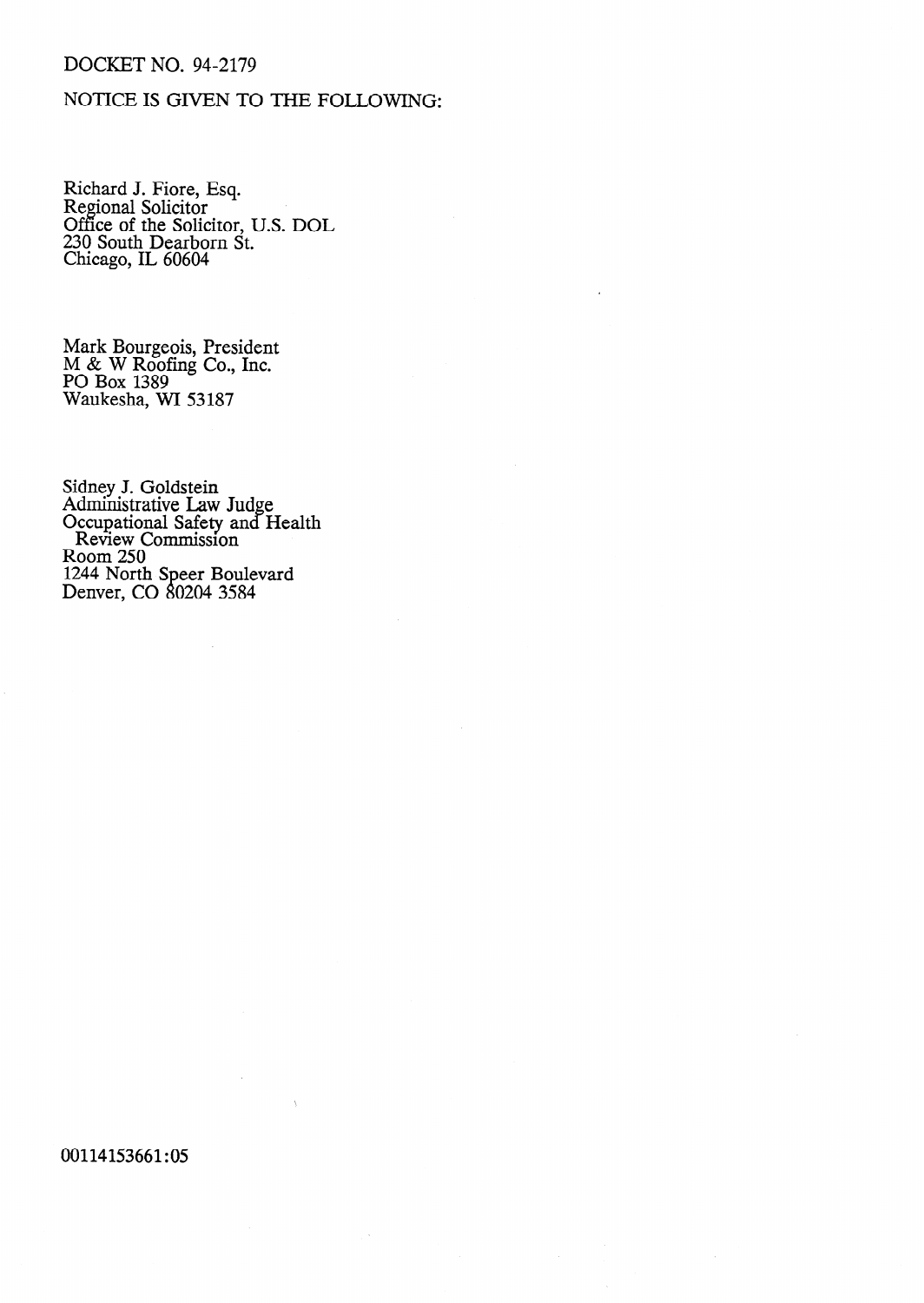

**UNITED STATES OF AMERICA OCCUPATIONAL SAFETY AND HEALTH REVIEW COMMISSION**  1244 **N. Speer Boulevard**  Denver, Colorado 80204-3582 **Denver, Colorado 80204-3582** 

**PHONE: COM (303) 844-340<br>FTS (303) 844-3409** 

**F-7s(303)844-3409** 

FAX:<br>COM (303) 844–3759 **zi (303)8444759** 

SECRETARY OF LABOR,<br>Complainant, Complainant

v.

**OSHRC DOCKET** NO. 94-2179  $N_{\rm eff}$  ) and  $N_{\rm eff}$  ( ) and ).

M & W ROOFING CO., INC.,

Respondent. Respondent.

**APPEARANCES:** 

APPEARANCES: Leonard Borden, Esq., Office of the Solicitor, U.S. Department of Labor,

Marc Bourgeois, President, M & W Roofing Co., Inc., Waukesha, Wisconsin

Before: Administrative Law Judge Sidney J. Goldstein

### **DECISION AND ORDER**

and one item of a repeat citation, alleging violations of safety regulations adopted under the Occupational Safety and Health Act of 1970. The matter arose after a compliance officer inspected a workplace of the Respondent, concluded that it was in violation of the regulations in question, and recommended that the citations be issued. The Respondent disagreed with these citations and filed a notice of contest. After a Complaint and Answer were filed with this Commission, a hearing was held in Milwaukee, Wisconsin.

Item 1 of citation No. 1 alleged that:

An access ladder or equivalent safe access to scaffold(s) was not provided: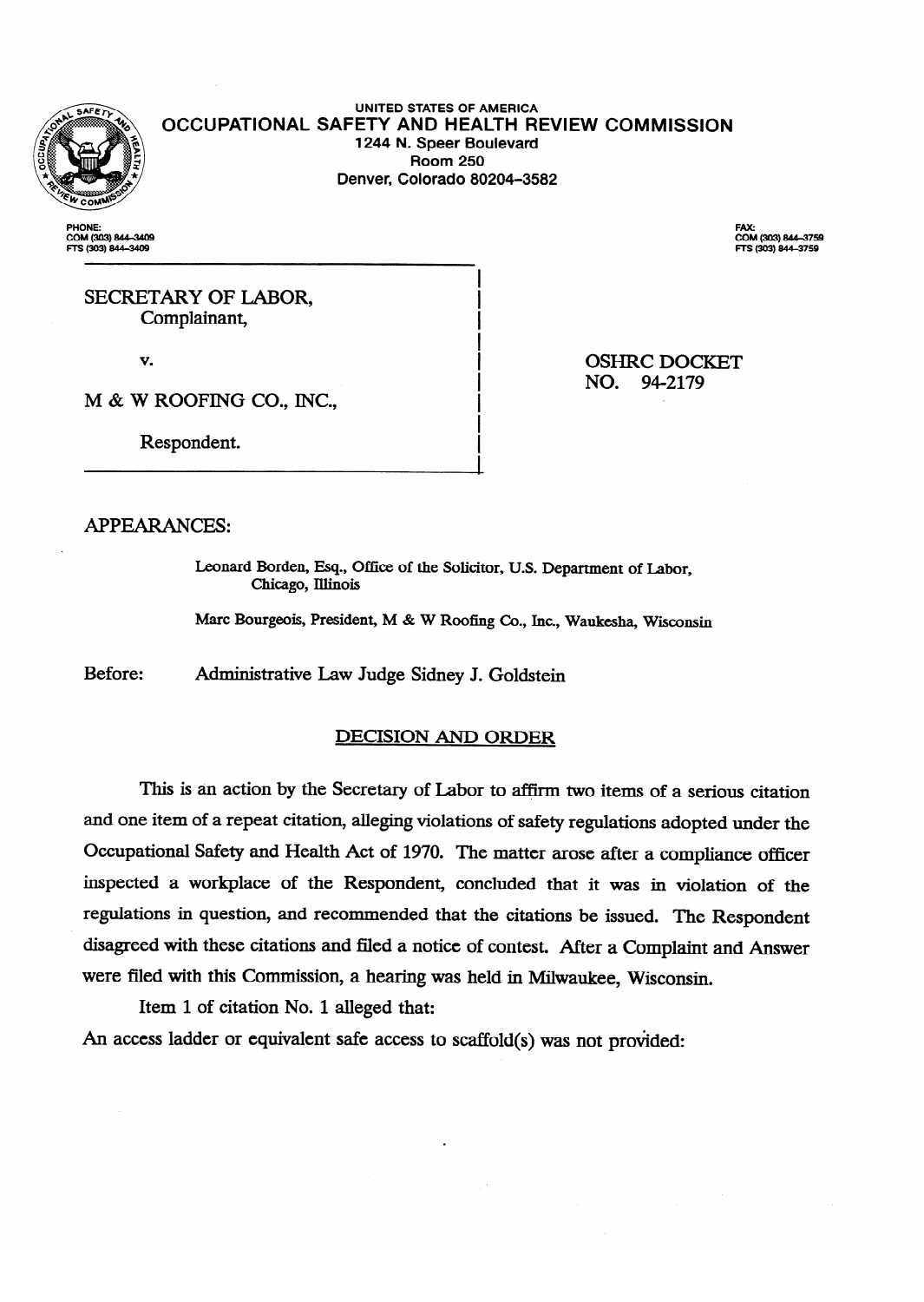(a) Walgreen store under construction: Bricklayer scaffold consisting of three 6'.0" sections in height (approximately 18'-0" above ground level) was not provided with a ladder for safe access. Employees egressed and accessed scaffold by climbing up/down cross members.

in violation of the regulation found at 29 CFR 1926.451(a)(13) which provides:

An access ladder or equivalent safe access shall be provided.

At the hearing the compliance officer testified that he observed an employee of the Respondent working on a scaffolding at least twelve feet above ground level. He checked Respondent working on a scaffolding at least twelve feet above ground level. He checked . the frontal construction area but noted no access ladder or other safe access to scaffolding. He asked the employee how he got to the platform and was told he ascended up the side of the platform. A photograph of the area disclosed no ladder or substitute safe access to the platform. This item of the citation is affirmed.

Item 2 of citation No. 1 stated:

Standard guardrails and toeboards were not installed at all open sides and ends on tubular welded frame scaffolds more than 10 feet above the ground or floor:

of three 6'-0" sections in height (approximately  $18^{\circ}$ -0" + above ground level) spanning estimated distance of 90'-0", did not have guardrails and toeboards installed.  $s_{\rm s}$  installed.

in violation of the regulation at 29 CFR  $1926.451(d)(10)$  which reads:

Guardrails made of lumber, not less than  $2x4$  inches (or other material  $\mu$  overlaps equivalent protection), and approximately 42 inches mgn, with  $\mu$  $p_{\text{total}}$  or two literature (or other material providing equivalent protection), and toeboards, shall be installed at all open sides and ends on all scaffolds more than 10 feet above the ground or floor. Toeboards shall be a minimum more than 10 feet above the ground of hoof. Toeboards shall be a minimum or the more than 10 feet above than 10 feet above the accordance will  $f^{\text{max}}$  in  $\binom{n}{x}$  is a installed in accordance with a cordinate with  $\binom{n}{x}$ 

The compliance officer testified. platforms. One was twelve feet above ground level, and the other was eighteen feet above the ground. There were no standard guardrails or toeboards on either level, thus subjecting its employee to a fall of ten feet or more. These platforms were fully planked, about six feet wide, and immediately adjacent to the building under construction. The compliance officer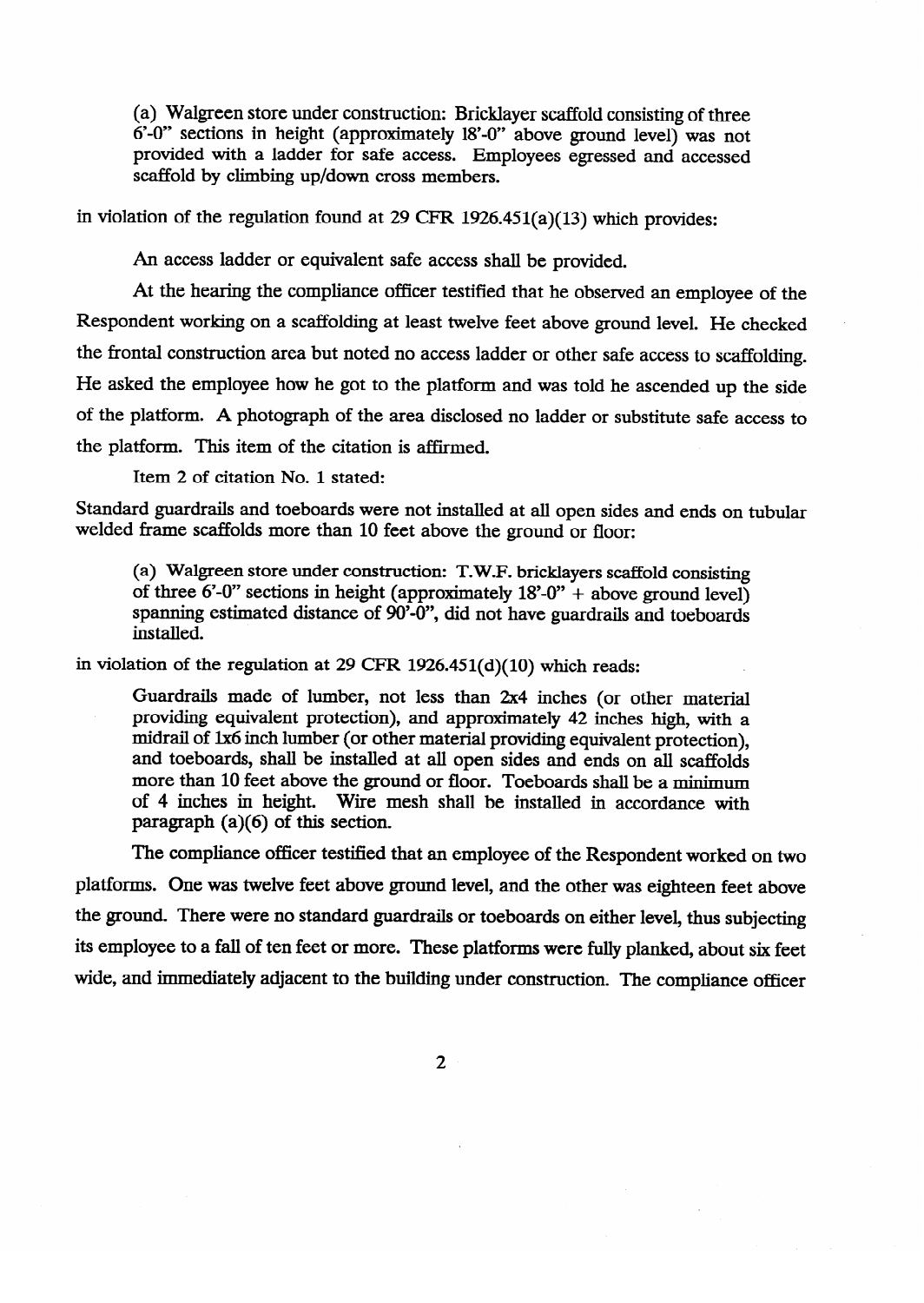considered the lack of guardrails and toeboards a violation of the regulation, and took photographs of this infraction. This item of the citation is therefore affirmed.

Item 2 of citation No. 2 alleged that:

Employees were not protected by protective helmets while working in areas where there was a possible danger of head hijury from impact, or from falling or flying objects, or from electrical shock and burns:

(a) Walgreen store under construction in the project extering and leaving building at Northwest corner not wearing head protection in area where overhead work was in  $\overline{p}$ 

M & W Roofing Co. was previously cited for a violation of 29 CFR 1926.100(a) which was contained in OSHA Inspection No. 103521555, Citaiton (sic) No. 1, Item 1 issued  $6/29/94.$ 

in violation of the regulation at 29 CFR  $1926.100(a)$  reading as follows:

Employees working in areas where there is a possible danger of head injury from impact, or from falling or flying objects, or from electrical shock and burns, shall be protected by protective helmets.

With respect to this item of the citation, the compliance officer noted an employee of the Respondent working on the platform without a hard hat. A photograph of the incident confirms the officer's observation. Nor was a hard hat worn while this worker ascended and descended the platform area. This portion of the citation is also affirmed.

Summarized, the compliance officer's testimony was to the effect that the Respondent was in violation of the three items of the citations, all of which infractions were confirmed by photographs taken at the time of the inspection. The citations are therefore affirmed.

There will be adjustments to the suggested penalties. With respect to item 1 of citation 1 only one employee of the Respondent was involved. With respect to item 2 of citation 1 only one employee was involved, and he worked immediately adjacent to the building and about six feet from the edge of the planking, thus reducing the chances of falling. With respect to the repeat citation, again, only one employee was involved and subject to harm only while ascending or descending from the platform on the crossbars of the scaffolding. While working on the platforms there was no overhead construction in the scaffolding. While working on the platforms the platforms there was no overhead construction in the platform